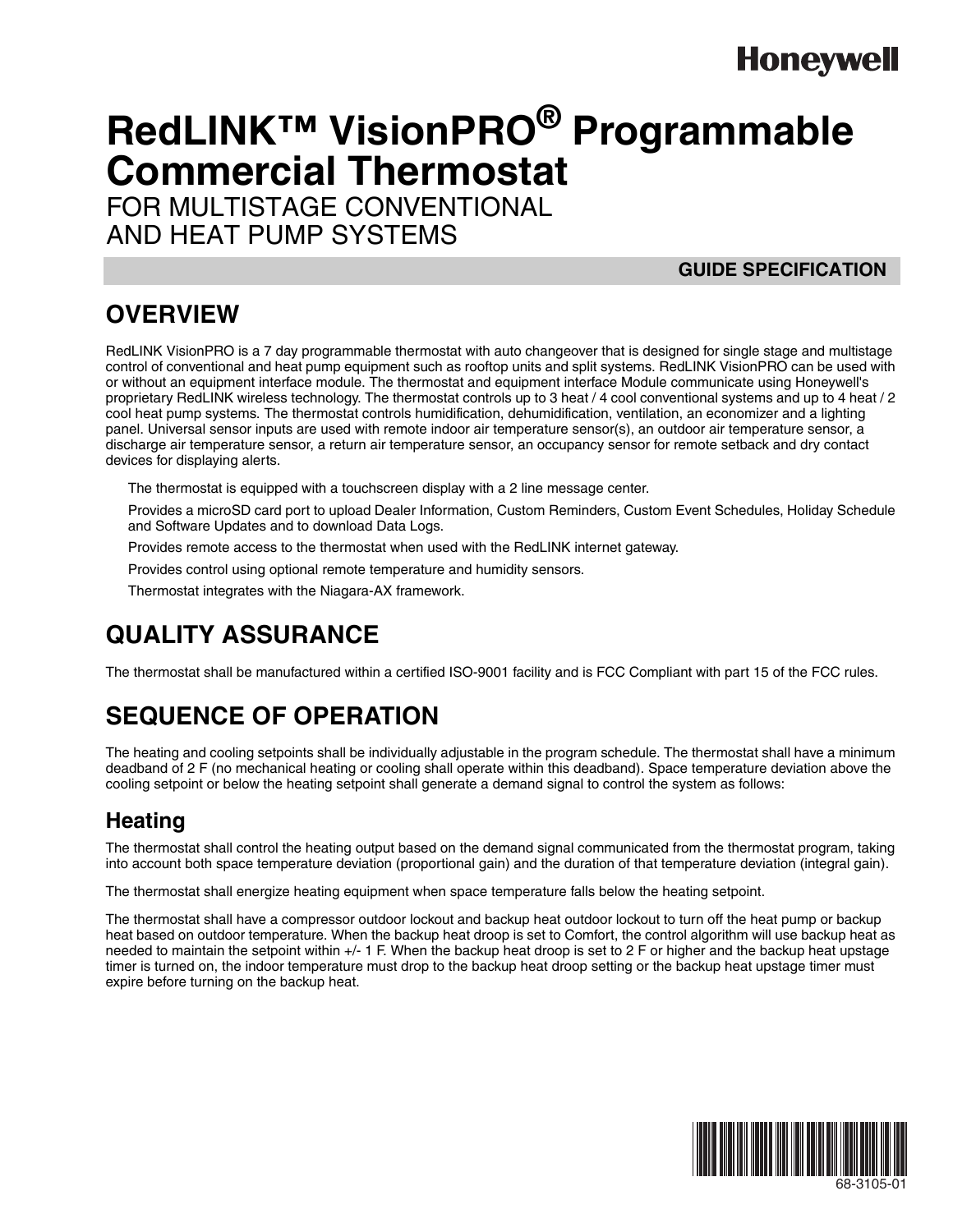#### **Cooling**

The thermostat shall control the cooling output based on the demand signal communicated from the thermostat program, taking into account both space temperature deviation (proportional gain) and the duration of that temperature deviation (integral gain).

The thermostat shall energize cooling equipment when space temperature exceeds the cooling setpoint.

(Optional Remote Equipment) A solid state enthalpy changeover control shall determine the capability of the outdoor air to provide free cooling (optional). The system shall operate as follows:

Free cooling available from Outdoor Air: On a call for cooling, the system shall enable the economizer to provide free cooling. If this does not meet the space demand, the system shall call for mechanical cooling to satisfy the programmed setpoint.

Free Cooling Not Available from Outdoor Air: On a call for cooling, the system shall hold the economizer to minimum position and cooling shall be energized to satisfy the programmed setpoint.

#### **Dehumidification**

The thermostat shall control to the desired dehumidification level using one of the methods below:

Control dehumidification using a dehumidifier.

Control dehumidification by over cooling and lowering the fan speed.

Control dehumidification using reheat.

#### **Economizer Interface**

The auxiliary output of the thermostat or equipment interface module (A-L/A terminal) shall be connected to the economizer's power circuit or the Occupied/Unoccupied signal terminal.

Occupied Period: The auxiliary output will provide 24 VAC, allowing the economizer to operate normally and be available for free cooling if outdoor conditions permit.

Unoccupied Periods: The auxiliary output will cease, defeating either economizer operation or the minimum position.

#### **Heating and Cooling Schedule**

Initiation of heating setback or cooling setup for each of 7 days shall be provided by a programmed time schedule manually entered into the thermostat. The thermostat shall provide two occupied and two unoccupied periods per day. When all or a portion of a manually programmed schedule is unavailable, the thermostat shall control to the default program schedule.

The thermostat shall provide adjustable recovery ramps for heating and cooling. The thermostat will begin heating or cooling recovery early to ensure that the temperature is reached at the scheduled time.

The thermostat requires the current time to be set to follow the user's desired program schedule. The thermostat will automatically update the current time for Day Light Saving time if this option is turned on.

#### **Fan Operation**

Fan Operation shall be selectable as follows:

On: Fan is always on.

Auto: Fan runs only when the heating or cooling system is on.

Follow Schedule: Fan controlled by the program schedule. The thermostat will turn on the fan 1-3 hours before the Occupied period when the Pre-Occupancy Purge setting is turned on.

#### **Power Interruption**

On loss of power, the thermostat shall maintain programmed times and temperatures for 10 years.

Current time and date shall be maintained for a minimum of 4 years assuming 2 weeks of power outages each year.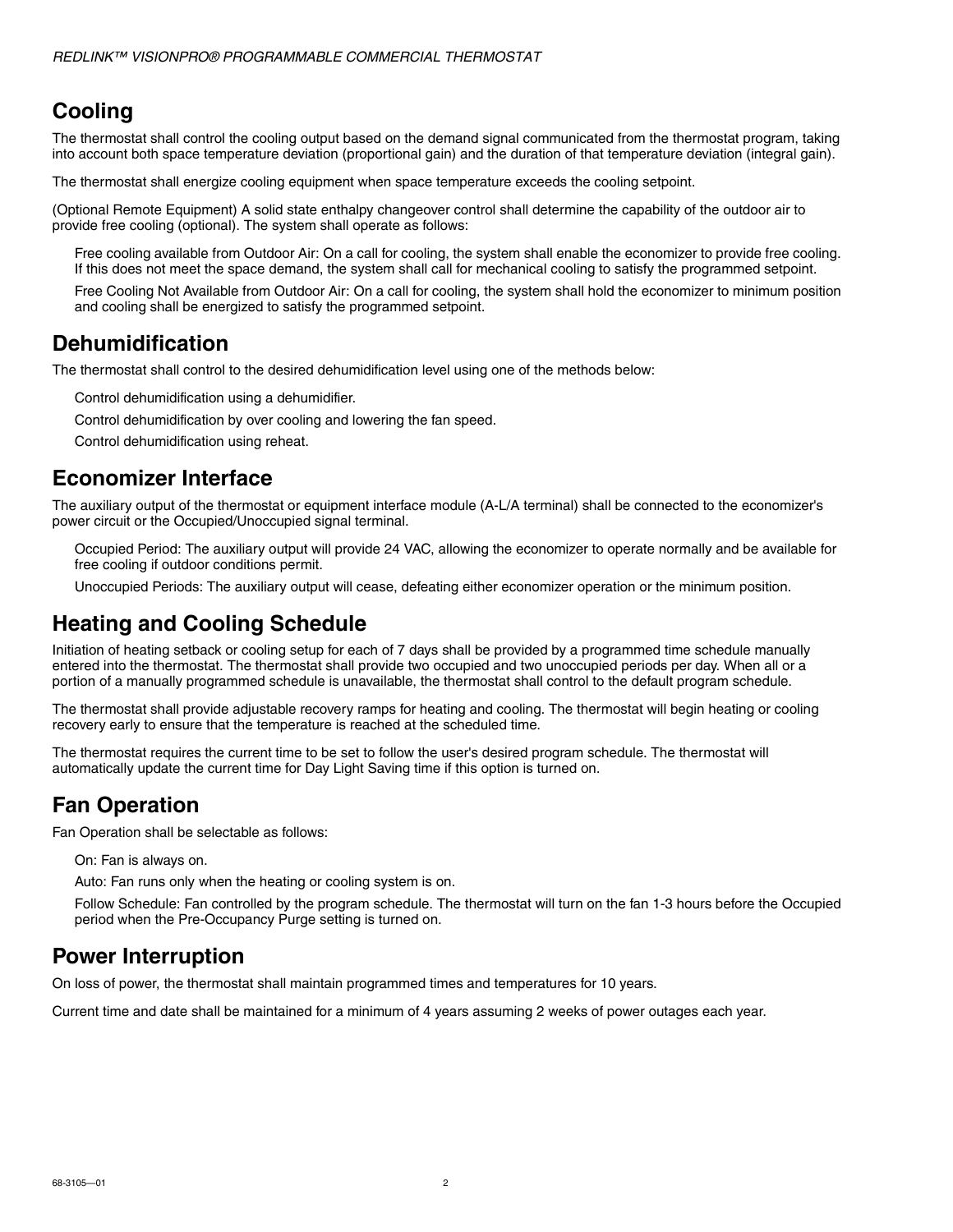#### **Overrides**

Temporary Override: After touching the OVERRIDE button from the Home Screen or adjusting the temperature setpoint, the thermostat shall use a pre-set occupied temperature. The new temperature will be maintained for 1 hour and can be adjusted up to the maximum override duration set by the installer.

Holiday Override: Selecting HOLIDAY MODE from the Menu shall allow the user to set setback temperatures from the current day to a specified date.

Holiday Schedule: Selecting HOLIDAY SCHEDULE from the Menu shall allow the user to set US or Canadian Holidays and Custom Events:

US or Canadian Holidays: The thermostat shall allow the user to customize temperature settings to be maintained on specified national holidays. The thermostat resumes normal scheduling between selected holidays.

Custom Events: The thermostat shall allow the user to customize temperature settings to be maintained during a specific event. Up to 25 Custom Events can be setup for a specific date or a day in a month. The thermostat resumes normal scheduling after the event.

Initiate Occupancy: The thermostat shall keep the temperature at an energy saving level until the user touches "Press to Start Occupancy" on the home screen. The thermostat returns to an energy saving level after the hold until time expires or the Occupied period ends.

Remote Setback using an Occupancy Sensor (requires the equipment interface module): During an Occupied Period, the thermostat shall override the program schedule and follow the desired standby settings when the occupancy sensor detects the room is unoccupied. The thermostat shall resume the program schedule when the occupancy sensor detects the room is occupied.

The thermostat provides three levels of keypad lockout to prevent changes to the thermostat: Unlocked, Partial Lockout and Full Lockout.

The thermostat provides heating and cooling temperature range stops to limit temperature setpoint adjustments.

#### **Reminders and Alarms**

The thermostat shall provide an alert on the display when the HVAC filter requires replacement or cleaning.

The thermostat shall provide an alert on the display when maintenance is required on the humidification, dehumidification and ventilation equipment.

The thermostat shall provide an alert on the display when a problem is detected by a dry contact device connected to the universal sensor inputs (requires the equipment interface module).

The thermostat shall provide an alert on the display when service is required based on the Custom Reminders entered by the installer. Custom Reminders are displayed based on date or when the outdoor temperature exceeds a level selected by the installer.